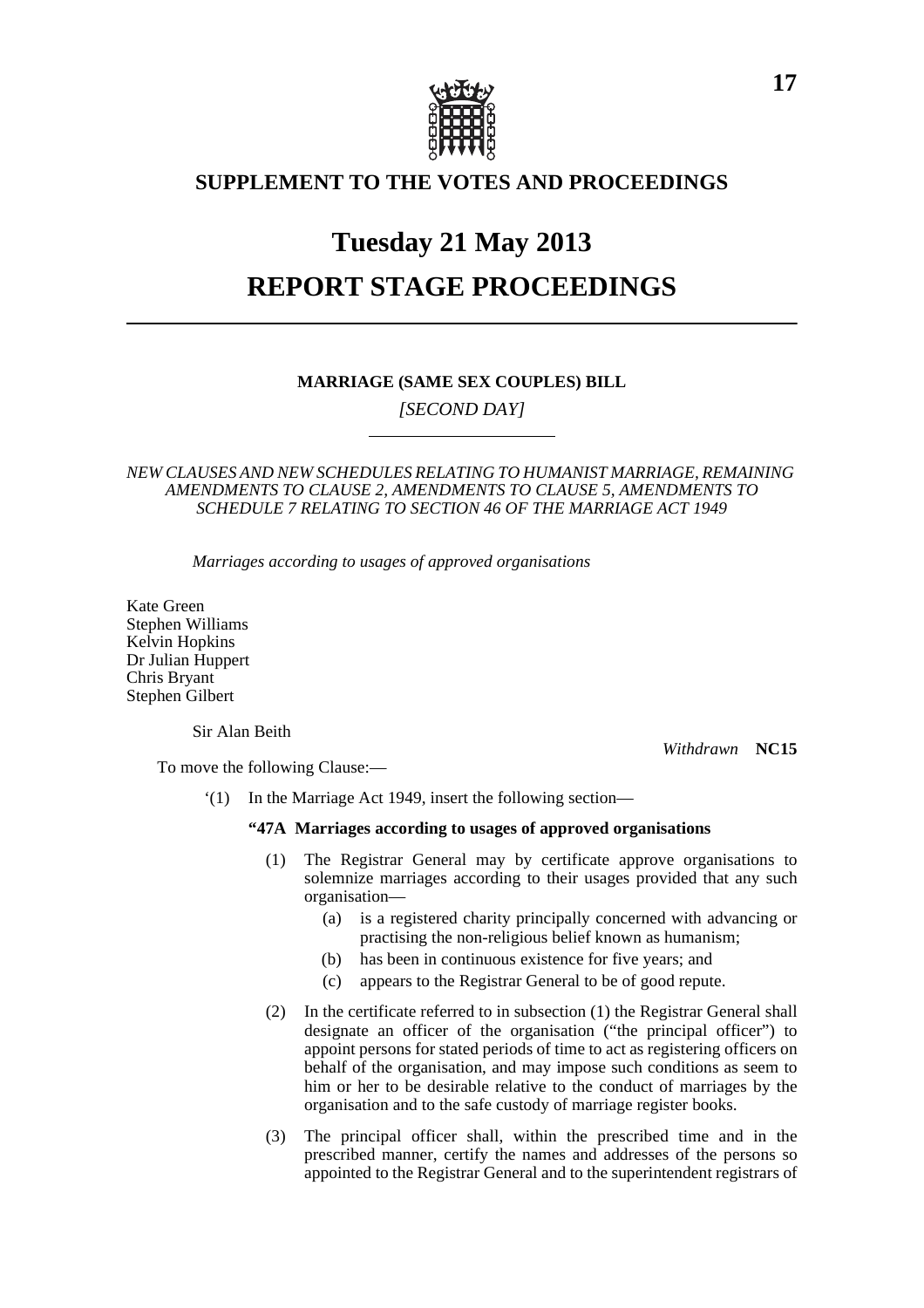the registration districts in which such persons live, together with such other details as the Registrar General shall require.

- (4) A marriage shall not be solemnized according to the usages of an approved organisation until duplicate marriage register books have been supplied by the Registrar General under Part IV of this Act to the registering officers appointed to act on behalf of the organisation.
- (5) If the Registrar General is not satisfied with respect to any registering officer of the approved organisation that sufficient security exists for the safe custody of marriage register books, he or she may in his or her discretion suspend the appointment of that registering officer.
- (6) A marriage to which this section applies shall be solemnized with open doors in the presence of either—
	- (a) a registrar of the registration district in which the marriage takes place; or
	- (b) a registering officer appointed under subsection (2) whose name and address have been certified in accordance with subsection (3) and of two witnesses; and the persons to be married shall make the declarations and use the form of words set out in subsection (3) or (3A) of section 44.
- (7) A marriage solemnized according to the usages of an approved organisation shall not be valid unless there is produced to the superintendent registrar, at the time when notice of marriage is given, a certificate purporting to be signed by the principal officer or a registering officer of the approved organisation to the effect that each person giving notice of marriage is either a member of the said organisation or is authorised to be married according to the said usages under or in pursuance of a general rule of the said approved organisation.
- (8) A certificate under subsection (7) shall be for all purposes conclusive evidence that any person to whom it relates is authorised to be married according to the usages of the said organisation and the entry of the marriage in a marriage register book under Part IV of this Act, or a certified copy thereof made under the said Part IV, shall be conclusive evidence of the production of such a certificate.
- (9) A copy of any general rule of the said organisation purporting to be signed by the principal officer for the time being of the said organisation shall be admitted as evidence of the general rule in all proceedings touching the validity of any marriage solemnized according to the usages of the said organisation.".
- (2) Schedule [Consequential amendments—Marriage according to usages of approved organisations] has effect.'.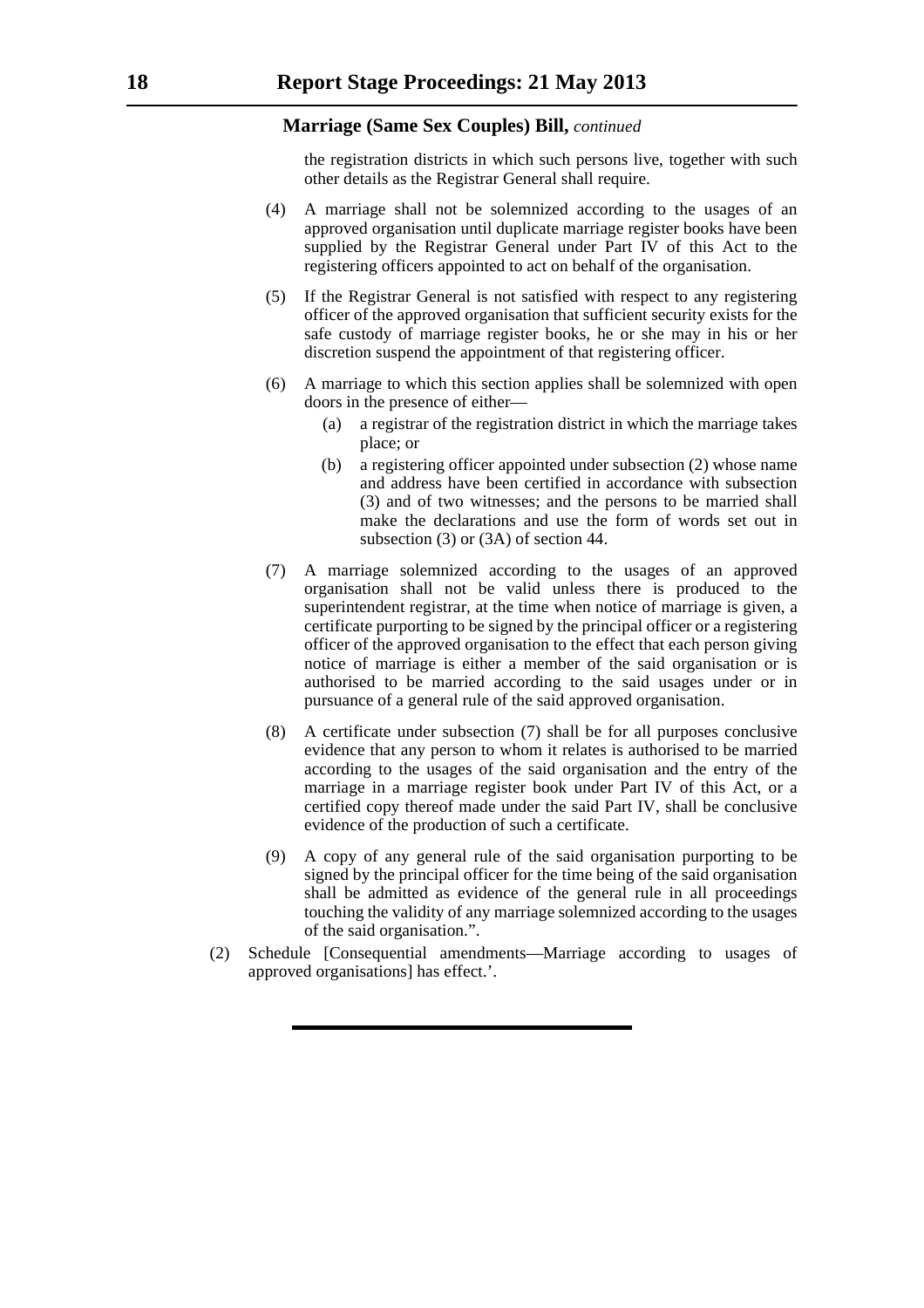Kate Green Stephen Williams Kelvin Hopkins Dr Julian Huppert Chris Bryant Stephen Gilbert

Sir Alan Beith

*Not called* **NS1**

To move the following Schedule:—

#### 'CONSEQUENTIAL AMENDMENTS—MARRIAGE ACCORDING TO USAGES OF APPROVED ORGANISATIONS

The following amendments are made to the Marriage Act 1949—

- (1) In section 26 (marriages which may be solemnized on authority of superintendent registrar's certificate) in subsection (1) after paragraph (c) there is inserted—
	- "(ca) a marriage conducted under the auspices of an approved organisation;".
- (2) In section 35 (marriages in registration district in which neither party resides) after "the Society of Friends" there is inserted "or of an approved organisation".
- (3) In section 43 (appointment of authorised persons) in subsection (3) after "the Society of Friends" there is inserted "or of an approved organisation authorised by the Registrar General under section 47A".
- (4) In section 50 (person to whom certificate to be delivered), in subsection (1) after paragraph (d) there is inserted—
	- "(da) if the marriage is to be solemnized according to the usages of an approved organisation, a registering officer of that organisation".
- (5) After section 52, the following section is inserted—

# **"52A Interpretation**

In this Part of this Act "approved organisation" has the meaning given to it in section 67".

- (6) In section 53 (persons by whom marriages are to be registered), after paragraph (b) there is inserted—
	- "(ba) in the case of a marriage solemnized according to the usages of an approved organisation, a registered officer of that organisation;".
- (7) In section 54 (provision of marriage register books by Registrar General), in subsection (1) after the words "the Society of Friends," there is inserted "registering officer of an approved organisation".
- (8) In section 55 (manner of registration of marriages)—
	- (a) in subsection (1) after the words "the Society of Friends" there is inserted "or of an approved organisation"; and
	- (b) in subsection (1)(b) after the words "the Society of Friends" there is inserted "or of an approved organisation" and after the words "the said Society" there is inserted "or organisation".
- (9) In section 57 (quarterly returns to be made to superintendent registrar), in subsection (1) after the words "the Society of Friends" there is inserted "or of an approved organisation".
- (10) In section 59 (custody of register books) after the words "the Society of Friends" there is inserted "or of an approved organisation".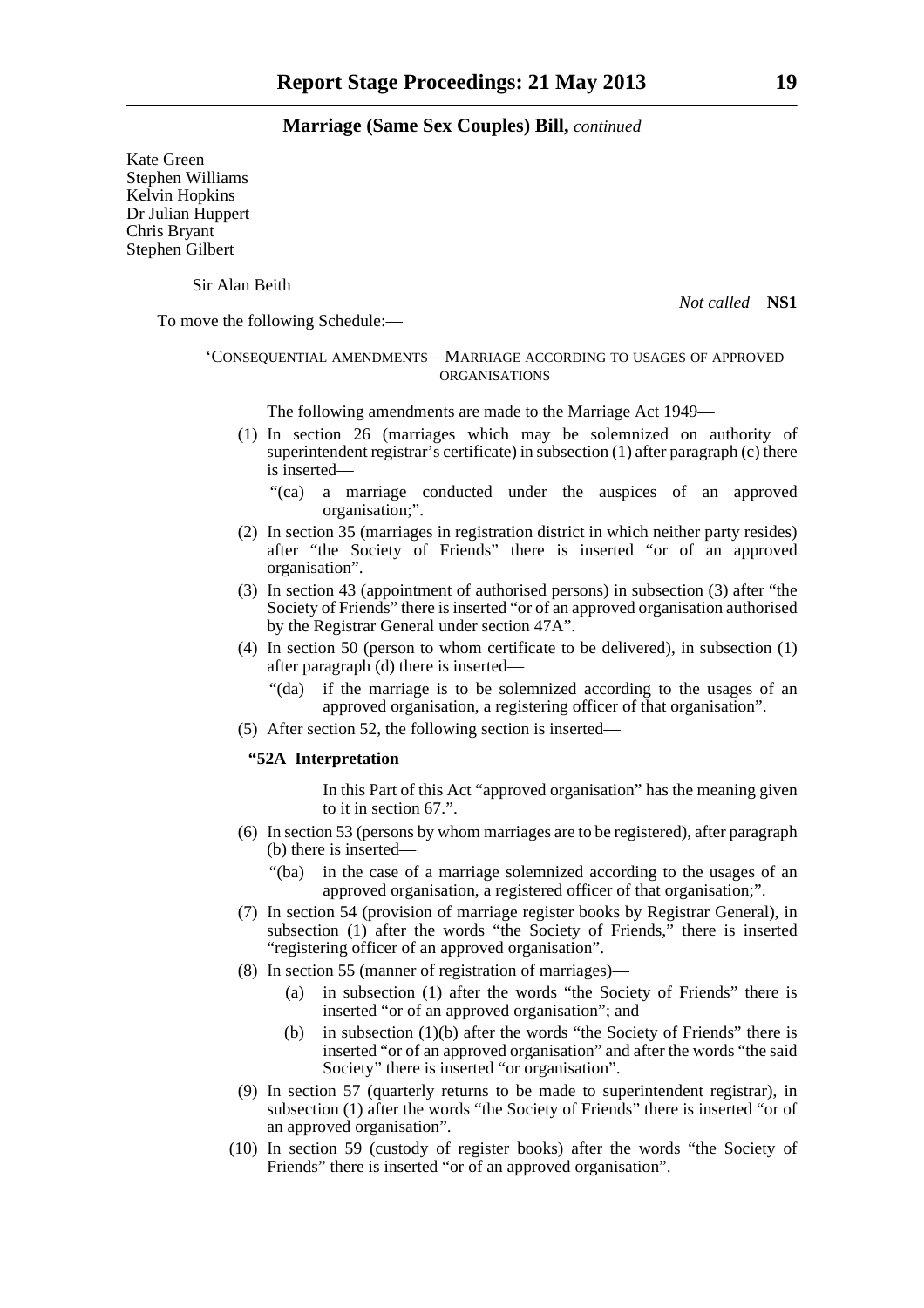- (11) In section 60 (filled register books) in subsection (1), paragraph (b), after the words "registering officer of the Society of Friends" there is inserted "or of an approved organisation"; after the words "members of the Society of Friends" there is inserted "or of the said organisation", and after the words "the said Society" there is inserted "or organisation".
- (12) In section 63 (searches in register books) after the words "the Society of Friends" there is inserted "or of an approved organisation".
- (13) In section 67 (interpretation of Part IV), there are inserted in the list of definitions the following—
	- ""approved organisation" means an organisation approved by the Registrar General under section 47A of this Act;" and
	- ""registering officer of an approved organisation" means a person whom the principal officer of the said organisation certifies in writing under his or her hand to the Registrar General to be a registering officer in England or Wales of that organisation;";

and in the definition of "superintendent registrar" after paragraph (b) there is inserted—

"(ba) in the case of a marriage registered by a registering officer of an approved organisation, the superintendent registrar of the registration district which is assigned by the Registrar General to that registering officer;".

'(iA) section 47A (marriage according to the usages of approved

(14) In section 75 (offences relating to solemnization of marriages) in subsection (1), paragraph (a), after the words "the Society of Friends" there is inserted "or of an approved organisation"; and in subsection (2), paragraph (a), after the words "the Society of Friends" there is inserted "or of an approved organisation.".'.

Kate Green Stephen Williams Kelvin Hopkins Dr Julian Huppert Chris Bryant Stephen Gilbert

#### Mike Weatherley

Clause **2**, page **3**, line **28**, at end insert—

organisations).'.

*Not called* **19**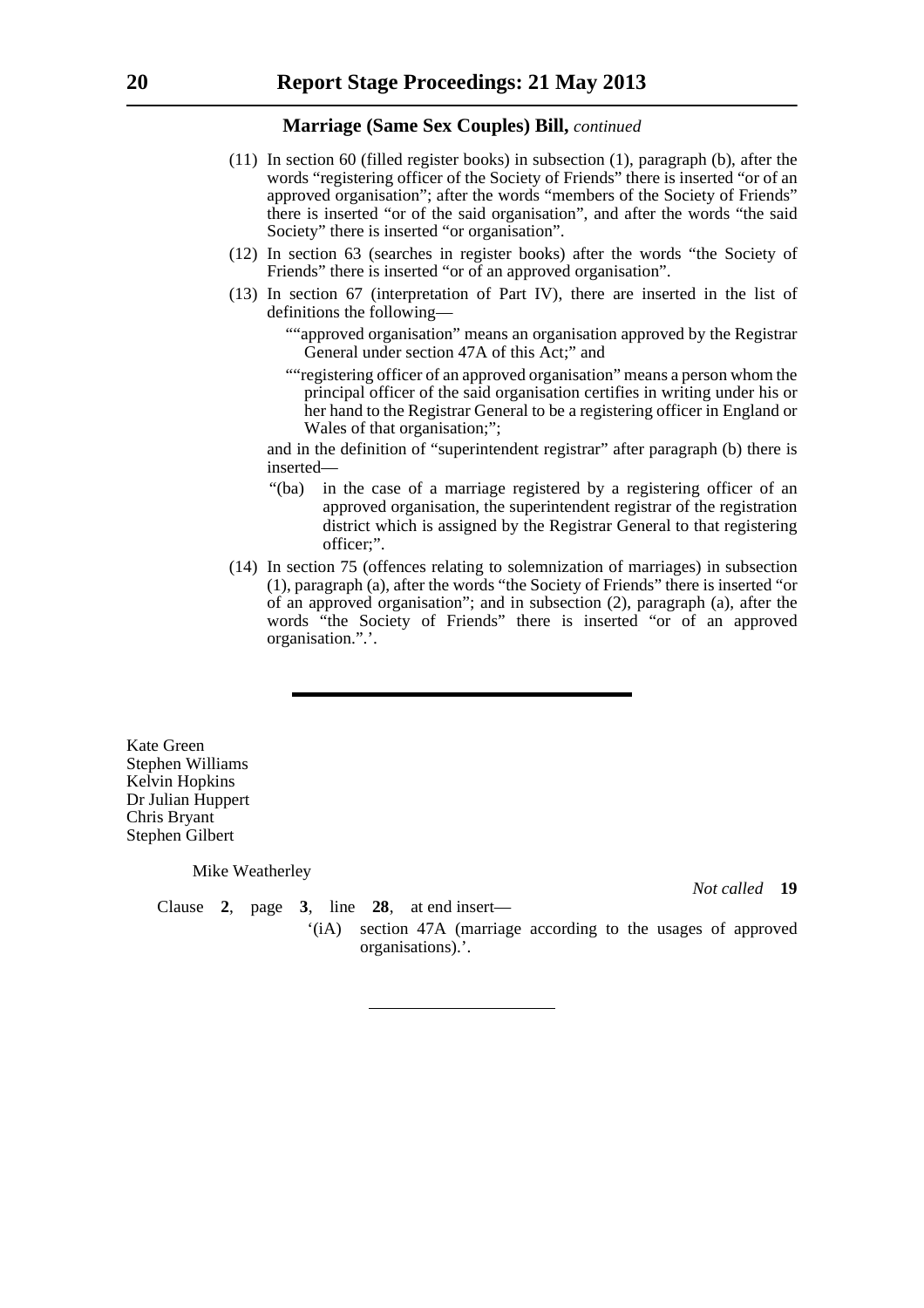Kate Green Stephen Williams Kelvin Hopkins Dr Julian Huppert Chris Bryant Stephen Gilbert

Mike Weatherley

*Not called* **20**

Clause **5**, page **6**, line **29**, after 'solemnized', insert 'and includes an organisation approved under section 47A(1).'.

Kate Green Stephen Williams Kelvin Hopkins Dr Julian Huppert Chris Bryant Stephen Gilbert

Mike Weatherley

*Not called* **21**

Schedule **7**, page **49**, line **16**, after 'celebrated', insert 'and includes an organisation approved under section 47A(1).'.

#### *REMAINING PROCEEDINGS ON CONSIDERATION*

*Civil union*

Greg Mulholland Charlotte Leslie

To move the following Clause:—

*Not called* **NC14**

- '(1) Two people, whether they are of different or the same sex, may enter into a civil union if—
	- (a) they are both aged 18 or over;
	- (b) they are not within prohibited degrees of relationship;
	- (c) they are not currently in a civil union with someone else.
- (2) A civil union must be solemnized by a Registrar.
- (3) No religious service is to be used while the civil union registrar is officiating at the signing of a civil union document.
- (4) A civil union ends only on death, dissolution or annulment.
- (5) The Marriage Act 1949 is repealed.'.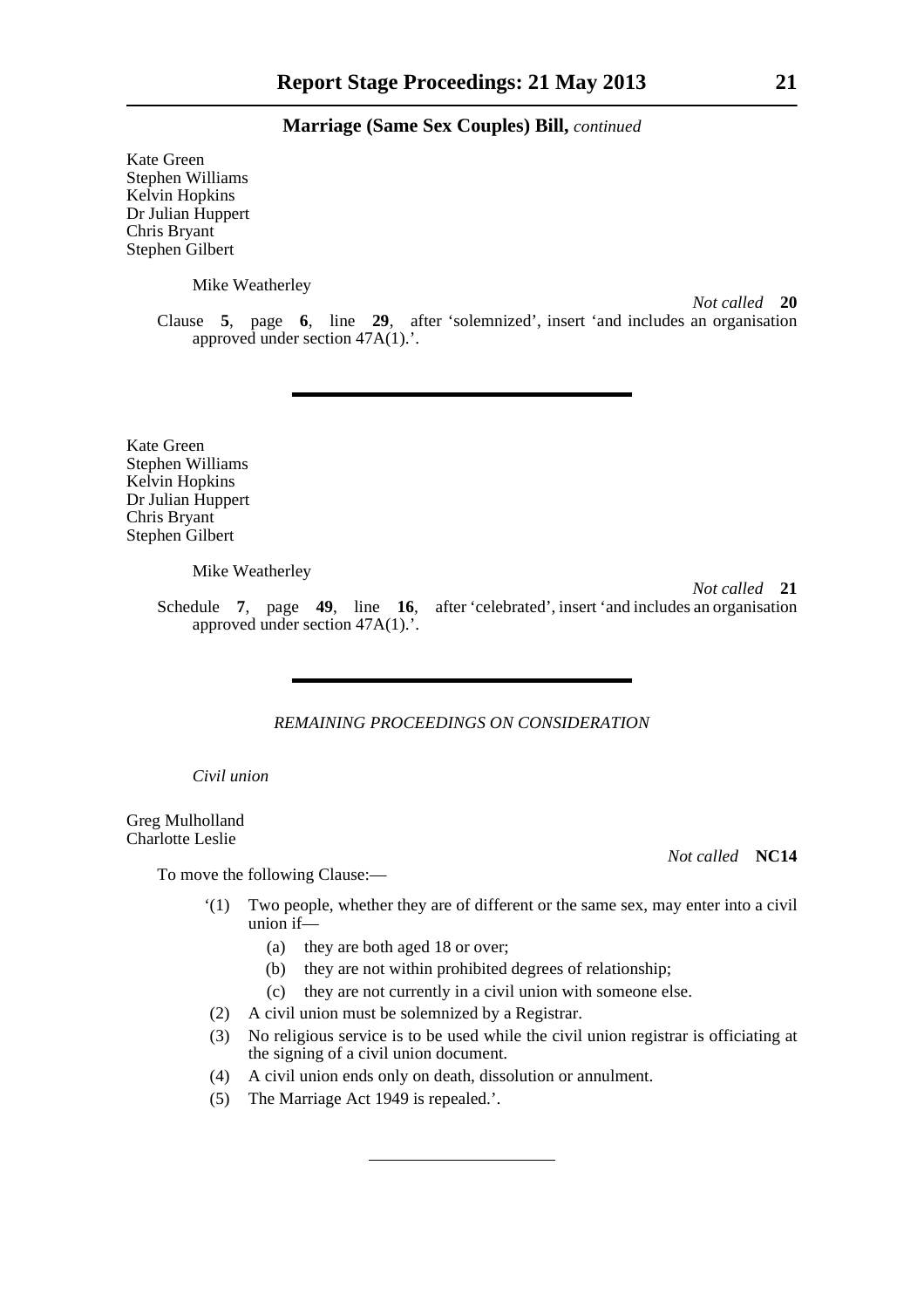*Marriage solemnized other than at a religious ceremony to be termed Civil Marriage*

#### Simon Hughes

To move the following Clause:—

- '(1) Any marriage solemnized (whether before or after the passing of this Act) under Part 3 of the Marriage Act 1949 (Marriage under Superintendent Registrar's Certificate), the Marriage (Registrar General's Licence) Act 1970 or an Order in Council made under Part 1 or 3 of Schedule 6 (other than a marriage according to religious rites and usages) shall be termed a Civil Marriage.
- (2) The Secretary of State or Lord Chancellor may, by order, make such provision (including provision amending UK legislation) as the Secretary of Sate or Lord Chancellor considers appropriate in consequence of this section.'.

#### Simon Hughes

*Not called* **58** Clause **9**, page **9**, line **5**, at end insert 'and such a marriage shall be a civil marriage'.

#### Dr Julian Huppert

Clause **9**, page **10**, line **24**, at end add—

- '(9) Where a civil partnership formed under part 1, section 96 of the Civil Partnership Act (Civil Partnership with former spouse) is converted into a marriage under this section—
	- (a) the civil partnership ends on the conversion, and
	- (b) if both partners so elect, the resulting marriage is to be treated as having subsisted since the marriage dissolved under Schedule 2 of the Gender Recognition Act 2004 was formed.'.

#### Secretary Maria Miller

*Agreed to* **25**

Clause **11**, page **11**, line **8**, leave out from 'other' to end of line 10 and insert 'ecclesiastical law (whether or not contained in England and Wales legislation, and, if contained in England and Wales legislation, whenever passed or made).'.

Simon Hughes

*Not called* **59**

Clause **15**, page **12**, line **15**, at end insert— '(ba) an order under section (*Marriage solemnized other than at a religious*

*ceremony to be termed Civil Marriage*).

*Not called* **NC18**

*Withdrawn* **15**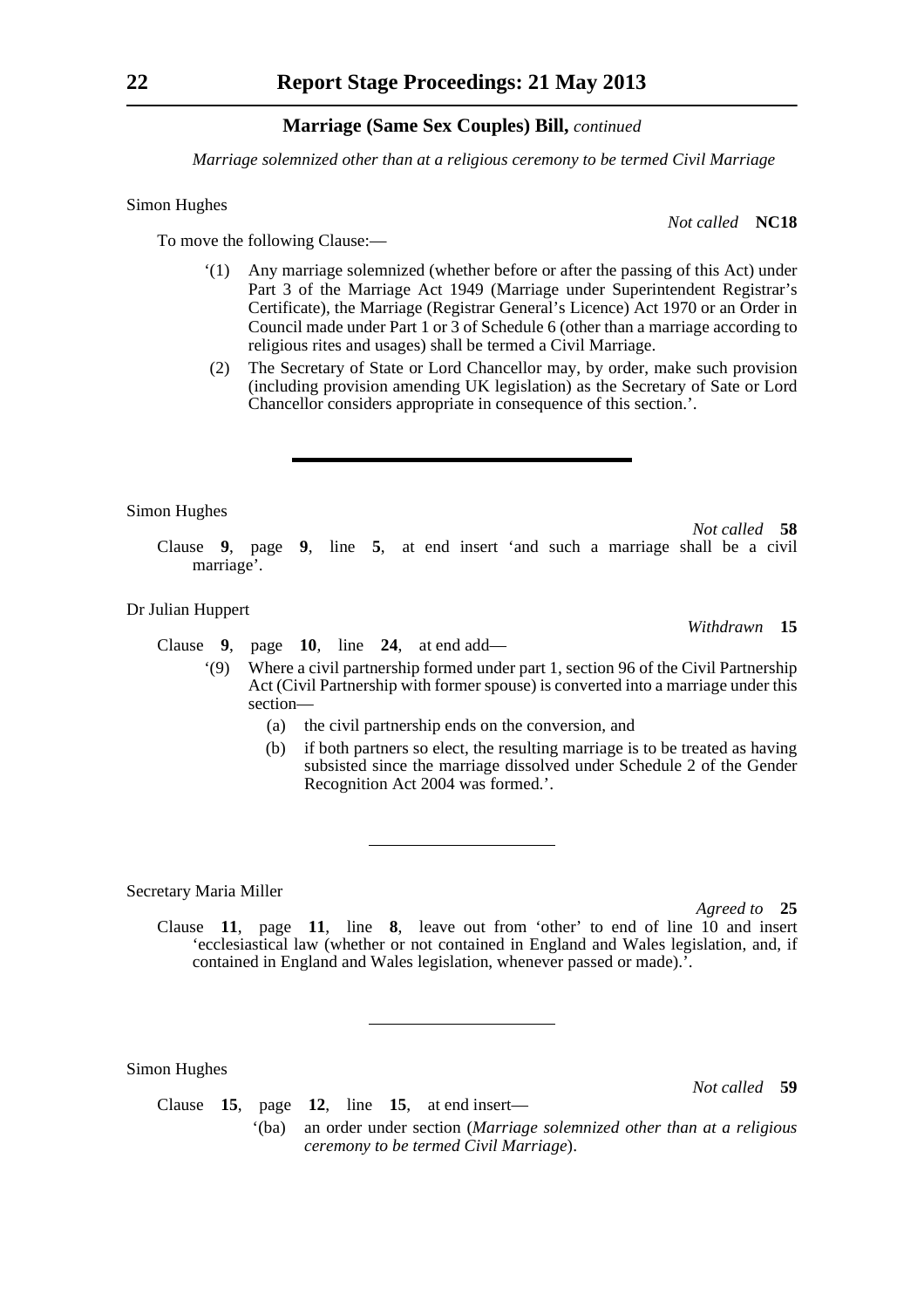Secretary Maria Miller

*Agreed to* **26** Clause **15**, page **12**, line **36**, leave out from 'order' to 'would' in line 38 and insert 'or regulations under this Act, except an order under section 18(3), containing provision which'.

Secretary Maria Miller

Clause **15**, page **12**, line **40**, leave out 'consult' and insert 'obtain the consent of'.

Secretary Maria Miller

Clause **15**, page **12**, line **41**, leave out from 'order' to 'would' in line 42 and insert 'or regulations under this Act, except an order under section 18(3), containing provision which'.

Secretary Maria Miller

*Agreed to* **51** Clause **17**, page **14**, line **1**, at end insert ', except for section (*Review of civil partnership*)'.

Secretary Maria Miller

*Agreed to* **52** Clause **17**, page **14**, line **5**, at end insert ', except for section (*Review of civil partnership*)'.

Secretary Maria Miller

*Agreed to* **29**

Schedule **2**, page **21**, line **26**, leave out sub-paragraph (5).

Secretary Maria Miller

*Agreed to* **30**

Schedule **3**, page **23**, line **30**, leave out from beginning to 'legislation' in line 32 and insert 'In existing England and Wales'.

Simon Hughes

*Not selected* **65** Schedule **3**, page **23**, line **34**, after 'couple', insert 'or a couple whereby at least one person identifies as non-gender or bi-gender'.

# Simon Hughes

*Not selected* **66**

Schedule **3**, page **23**, line **36**, after 'couple', insert 'or a couple whereby at least one person identifies as non-gender or bi-gender'.

*Agreed to* **27**

*Agreed to* **28**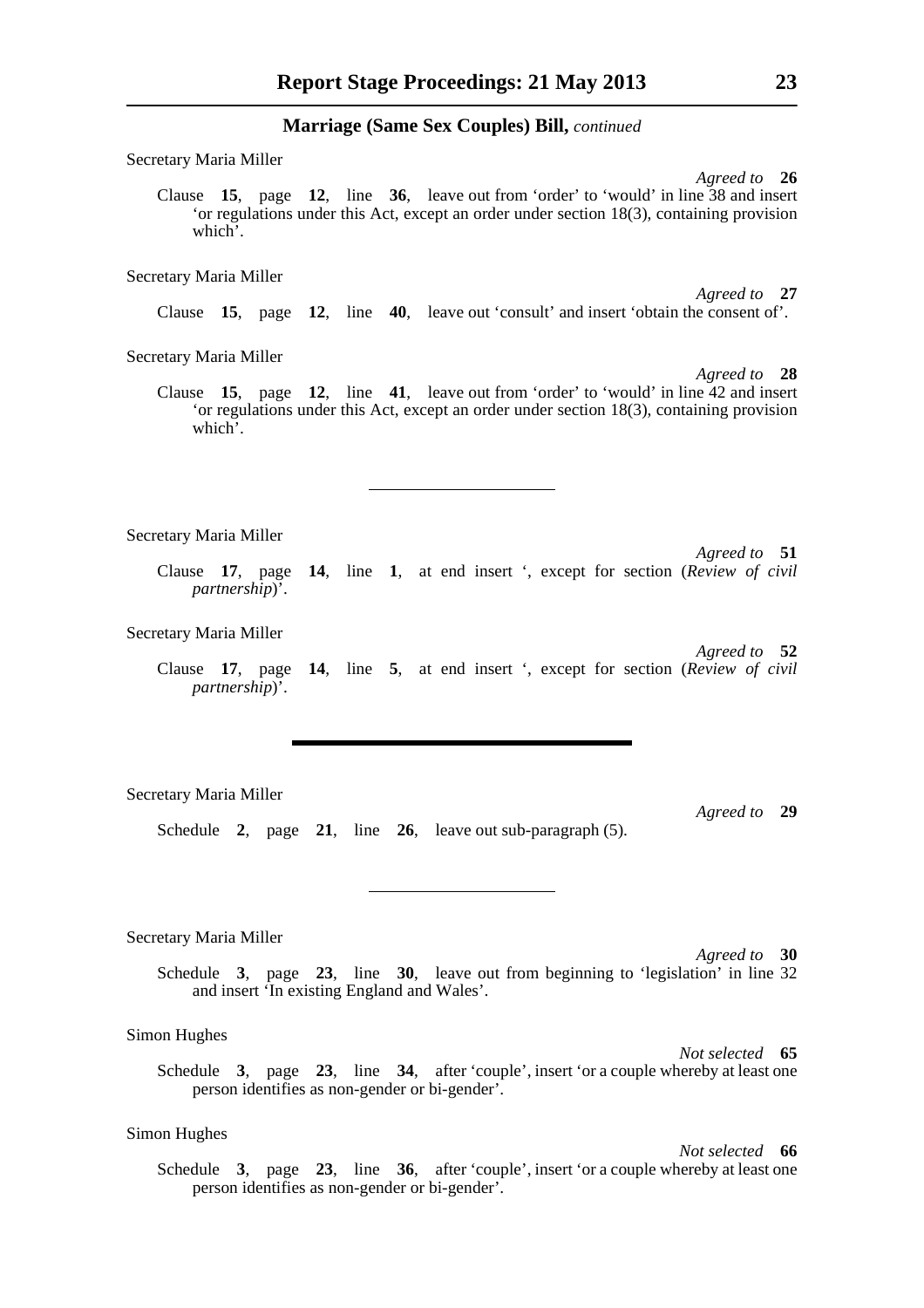Simon Hughes

*Not selected* **67** Schedule **3**, page **23**, line **38**, after 'sex', insert 'or a person who identifies as nongender or inter-gender'.

#### Secretary Maria Miller

*Agreed to* **31**

*Agreed to* **32**

Schedule **3**, page **24**, line **7**, leave out 'which has effect as indicated in section  $11(2)$ .

Secretary Maria Miller

Schedule **3**, page **24**, line **21**, leave out 'which has effect as indicated in section 11(2) and'.

Secretary Maria Miller

*Agreed to* **33**

Schedule **4**, page **26**, line **28**, leave out from 'courts)' to end of line 30 on page 27 and insert 'is amended in accordance with this paragraph.

- (2) Subsection (1): after "entertain" insert "any of the following proceedings in relation to a marriage of a man and a woman".
- (3) After subsection (5) insert—
	- "(5A) Schedule A1 (jurisdiction in relation to marriage of same sex couples) has effect.".
- (4) Subsection (6): after "Wales" insert "(whether the proceedings are in respect of the marriage of a man and a woman or the marriage of a same sex couple)".
- 7 Section 6 (miscellaneous amendments, transitional provision and savings), subsection (3): after "Act" (in the first place) insert ", or by virtue of Schedule A1 to this Act,".
- 8 Before Schedule 1 insert—

# "SCHEDULE A1

#### JURISDICTION IN RELATION TO MARRIAGE OF SAME SEX COUPLES

#### *Introduction*

- 1 This Schedule shall have effect, subject to section 6(3) and (4), with respect to the jurisdiction of the court to entertain any of the following proceedings in relation to a marriage of a same sex couple—
	- (a) proceedings for divorce, judicial separation or nullity of marriage;
	- (b) proceedings for an order which ends a marriage on the ground that one of the couple is dead; and
	- (c) proceedings for a declaration as to the validity of a marriage.'.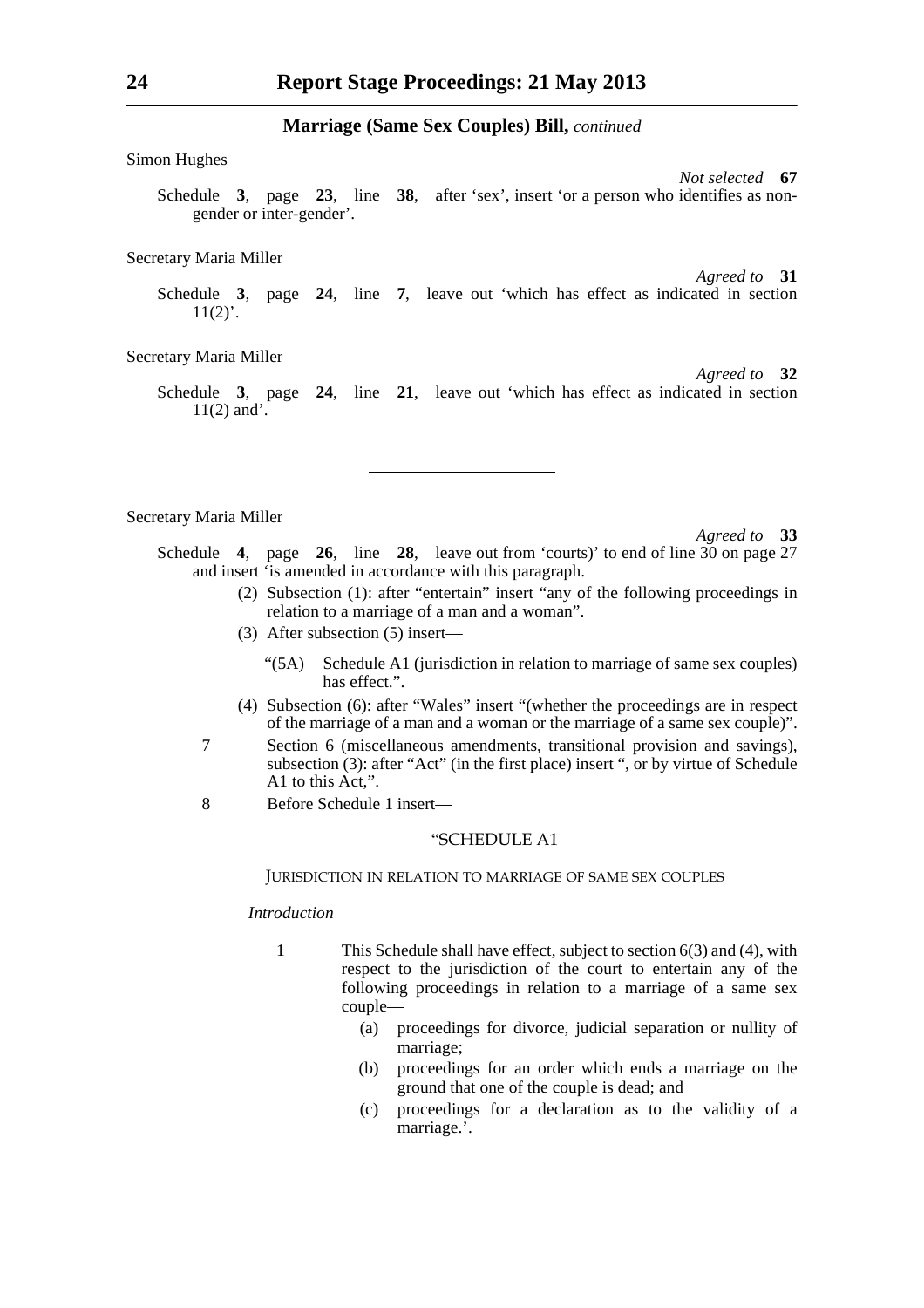Secretary Maria Miller *Agreed to* **34** Schedule **4**, page **27**, line **32**, leave out 'a divorce order' and insert 'divorce'.

Secretary Maria Miller

*Agreed to* **35** Schedule **4**, page **28**, line **3**, leave out 'a nullity order' and insert 'nullity of marriage'.

Secretary Maria Miller

*Agreed to* **36** Schedule **4**, page **28**, line **28**, leave out from 'for' to 'even' in line 29 and insert 'divorce, judicial separation or nullity of marriage'.

Secretary Maria Miller

*Agreed to* **37**

- Schedule **4**, page **28**, line **32**, leave out from 'for' to end of line 38 and insert 'an order which ends a marriage on the ground that one of the couple is dead on an application made by the other of the couple ("the applicant") if (and only if)—
	- (a) at the time the application is made, the High Court does not have jurisdiction to entertain an application by the applicant under section 1 of the Presumption of Death Act 2013 for a declaration that the applicant's spouse is presumed to be dead, and'.

Secretary Maria Miller

Schedule **4**, page **28**, line **44**, leave out 'of validity' and insert 'as to the validity of a marriage'.

#### Secretary Maria Miller

Schedule **4**, page **29**, line **47**, at end insert—

'8A (1) Schedule 1 (staying of matrimonial proceedings in England and Wales: interpretation), paragraph 2: after "kinds" insert "(whether relating to a marriage of a man and a woman or a marriage of a same sex couple)".

*Transitory provision until commencement of Presumption of Death Act 2013*

- 8B (1) This paragraph applies if section 1 of the Presumption of Death Act 2013 has not come into force at the time when the amendments of the Domicile and Matrimonial Proceedings Act 1973 made by the other provisions of this Part of this Schedule come into force.
	- (2) Schedule A1 to the Domicile and Matrimonial Proceedings Act 1973 has effect with the following modifications until section 1 of the Presumption of Death Act 2013 comes into force.
	- (3) Paragraph 1 has effect with the following provision substituted for paragraph  $(b)$ —
		- "(b) proceedings for death to be presumed and a marriage to be dissolved in pursuance of section 19 of the Matrimonial Causes Act 1973; and".
	- (4) Schedule A1 has effect with the following provision substituted for paragraph 3—

*Agreed to* **39**

*Agreed to* **38**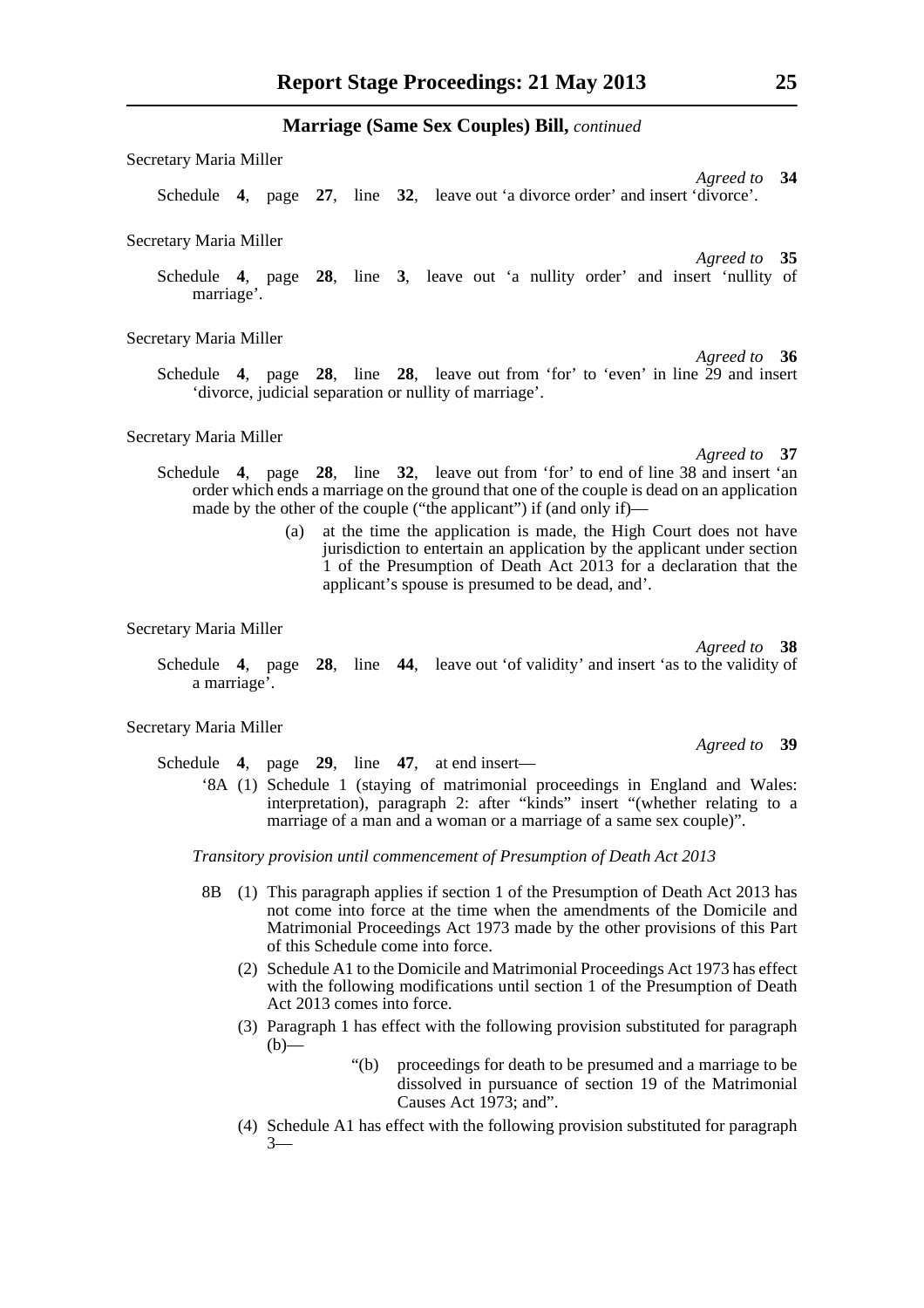|                                                 | "3              | The court has jurisdiction to entertain proceedings for death to be<br>presumed and a marriage to be dissolved if (and only if)—<br>the applicant is domiciled in England and Wales on the date<br>(a)<br>when the proceedings are begun,<br>the applicant was habitually resident in England and Wales<br>(b)<br>throughout the period of 1 year ending with that date, or<br>the two people concerned married each other under the law<br>(c)<br>of England and Wales and it appears to the court to be in<br>the interests of justice to assume jurisdiction in the case.".'. |               |
|-------------------------------------------------|-----------------|----------------------------------------------------------------------------------------------------------------------------------------------------------------------------------------------------------------------------------------------------------------------------------------------------------------------------------------------------------------------------------------------------------------------------------------------------------------------------------------------------------------------------------------------------------------------------------|---------------|
| Caroline Lucas<br>Greg Mulholland<br>Mike Freer |                 |                                                                                                                                                                                                                                                                                                                                                                                                                                                                                                                                                                                  |               |
| Schedule                                        |                 | 4, page 33, leave out from line 42 to line 4 on page 34 and insert—<br>$(2)$ Omit sub-paragraph $(1)$ .                                                                                                                                                                                                                                                                                                                                                                                                                                                                          | Not called 49 |
| Secretary Maria Miller                          |                 |                                                                                                                                                                                                                                                                                                                                                                                                                                                                                                                                                                                  |               |
| Schedule                                        |                 | 4, page 34, line 4, at end insert ', or<br>married to a person of the same sex in a relevant gender<br>(c)<br>change case.                                                                                                                                                                                                                                                                                                                                                                                                                                                       | Agreed to 40  |
|                                                 |                 | (1B) The reference in sub-paragraph $(1A)(c)$ to a relevant gender change<br>case is a reference to a case where-<br>the married couple were of the opposite sex at the time of<br>(a)<br>their marriage, and<br>a full gender recognition certificate has been issued to one<br>(b)<br>of the couple under the Gender Recognition Act 2004.".'.                                                                                                                                                                                                                                 |               |
| Secretary Maria Miller                          |                 |                                                                                                                                                                                                                                                                                                                                                                                                                                                                                                                                                                                  |               |
|                                                 | (a)<br>$(b)$ '. | Schedule 4, page 34, line 13, after $(2)$ insert $-$<br>paragraph (a): after "man" insert ", or a woman in a relevant gender<br>change case,";                                                                                                                                                                                                                                                                                                                                                                                                                                   | Agreed to 41  |
| Secretary Maria Miller                          |                 |                                                                                                                                                                                                                                                                                                                                                                                                                                                                                                                                                                                  |               |
|                                                 | change case)'.  | Schedule 4, page 34, line 18, after 'woman' insert '(other than in a relevant gender                                                                                                                                                                                                                                                                                                                                                                                                                                                                                             | Agreed to 42  |
| Secretary Maria Miller                          |                 |                                                                                                                                                                                                                                                                                                                                                                                                                                                                                                                                                                                  |               |
|                                                 |                 | Schedule 4, page 34, line 27, at end insert—<br>$'( )$ After subsection (9) insert—                                                                                                                                                                                                                                                                                                                                                                                                                                                                                              | Agreed to 43  |
|                                                 | " $(10)$        | In relation to an earner who is a woman, a reference in this section to<br>a relevant gender change case is a reference to a case where—                                                                                                                                                                                                                                                                                                                                                                                                                                         |               |

(a) the earner is a woman by virtue of a full gender recognition certificate having been issued under the Gender Recognition Act 2004, and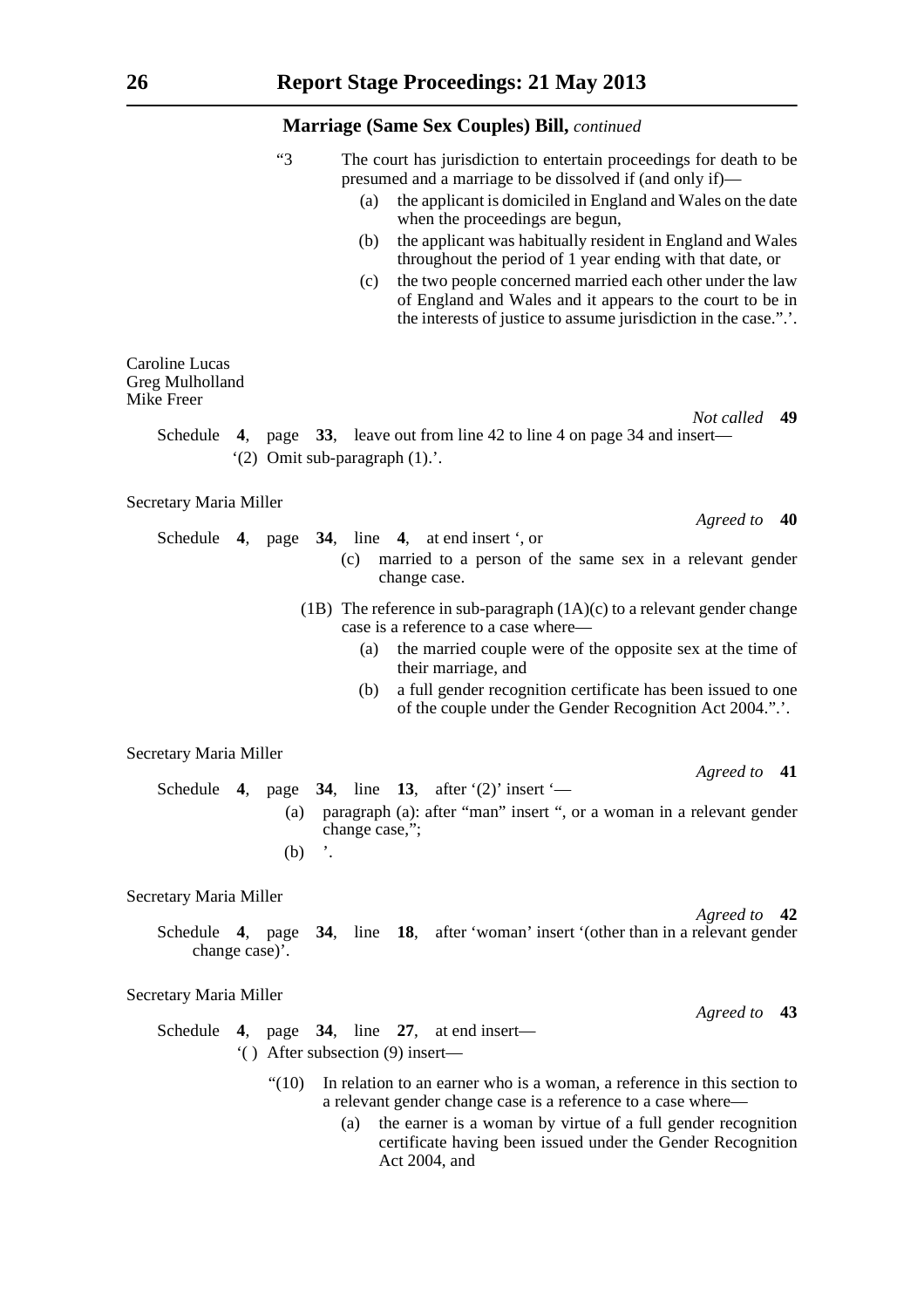- the marriage of the earner and her widow (that ends with the earner's death) subsisted before the time when the certificate was issued.
- (11) This section is subject to regulations under section 38A.".'.

#### Secretary Maria Miller

*Agreed to* **44** Schedule **4**, page **34**, line **29**, after 'woman' insert 'or a woman married to a woman in a relevant gender change case'.

#### Secretary Maria Miller

*Agreed to* **45** Schedule **4**, page **34**, line **32**, after 'woman' insert '(other than in a relevant gender change case)'.

#### Secretary Maria Miller

Schedule **4**, page **34**, line **34**, at end insert— '( ) After subsection (3) insert—

- "(4) In relation to an earner who is a woman, a reference in this section to a relevant gender change case is a reference to a case where—
	- (a) the earner is a woman by virtue of a full gender recognition certificate having been issued under the Gender Recognition Act 2004, and
	- (b) the marriage of the earner and her widow (that ends with the earner's death) subsisted before the time when the certificate was issued.
- (5) This section is subject to regulations under section 38A.".'.

#### Secretary Maria Miller

Schedule **4**, page **34**, line **35**, leave out paragraph 20 and insert—

- '20 (1) Section 37 (alteration of rules of contracted-out schemes) is amended as follows.
	- (2) For subsection (4) substitute—
		- " $(4)$  The reference in subsection  $(3)$  to a person entitled to receive benefits under a scheme includes a person who is so entitled by virtue of a qualifying relationship only in such cases as may be prescribed.
		- (5) For that purpose a person is entitled to receive benefits by virtue of a qualifying relationship if the person is so entitled by virtue of being—
			- (a) the widower of a female earner;
			- (b) the widower of a male earner;
			- (c) the widow of a female earner, except where it is a relevant gender change case; or
			- (d) the survivor of a civil partnership with an earner.
		- (6) In relation to a widow of a female earner, the reference in subsection  $(5)(c)$  to a relevant gender change case is a reference to a case where—

*Agreed to* **46**

*Agreed to* **47**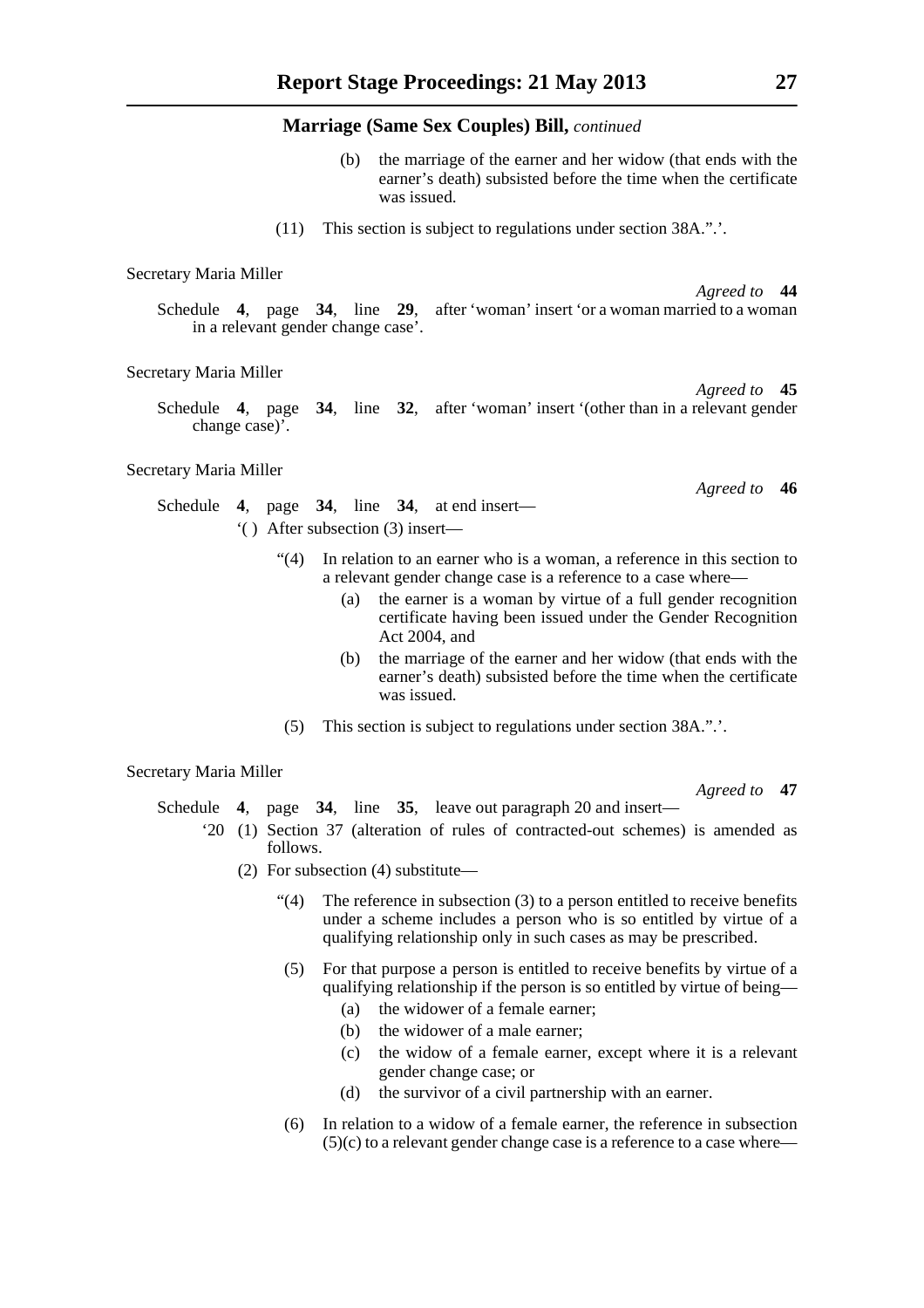- (a) the earner is a woman by virtue of a full gender recognition certificate having been issued under the Gender Recognition Act 2004, and
- (b) the marriage of the earner and her widow (that ends with the earner's death) subsisted before the time when the certificate was issued.
- (7) This section is subject to regulations under section 38A.".
- 20A Before section 39 insert—

#### **"38A Regulations about relevant gender change cases**

- (1) The Secretary of State may, by regulations, make provision for—
	- (a) section 17,
	- (b) section 24D, or
	- (c) section 37,

to have its special effect in relevant gender change cases only if conditions prescribed in the regulations are met.

- (2) Regulations under subsection (1) may, in particular, prescribe conditions that relate to the provision of information by—
	- (a) one or both of the members of married same sex couples, or
	- (b) the survivors of such couples.
- (3) The Secretary of State may, by regulations, make further provision about cases where (because of regulations under subsection  $(1)$ )—
	- (a) section 17,
	- (b) section 24D, or
	- (c) section 37,

does not have its special effect in relevant gender change cases.

- (4) Regulations under subsection (3) may, in particular, provide for the section in question to have its ordinary effect in relevant gender change cases.
- (5) Regulations under subsection (1) or (3) may, in particular, modify or disapply any enactment that concerns information relating to—
	- (a) the gender or sex of a person, or
	- (b) the change of gender or sex of a person,

including any enactment that concerns requests for, or disclosure of, such information.

- (6) In this section, in relation to section 17, 24D or 37—
	- (a) "relevant gender change case" has the same meaning as in that section;
	- (b) "special effect" means the effect which the section has (if regulations under subsection (1) of this section are ignored) in relation to relevant gender change cases, insofar as that effect is different from the section's ordinary effect;
	- (c) "ordinary effect" means the effect which the section has in relation to same sex married couples in cases that are not relevant gender change cases.".'.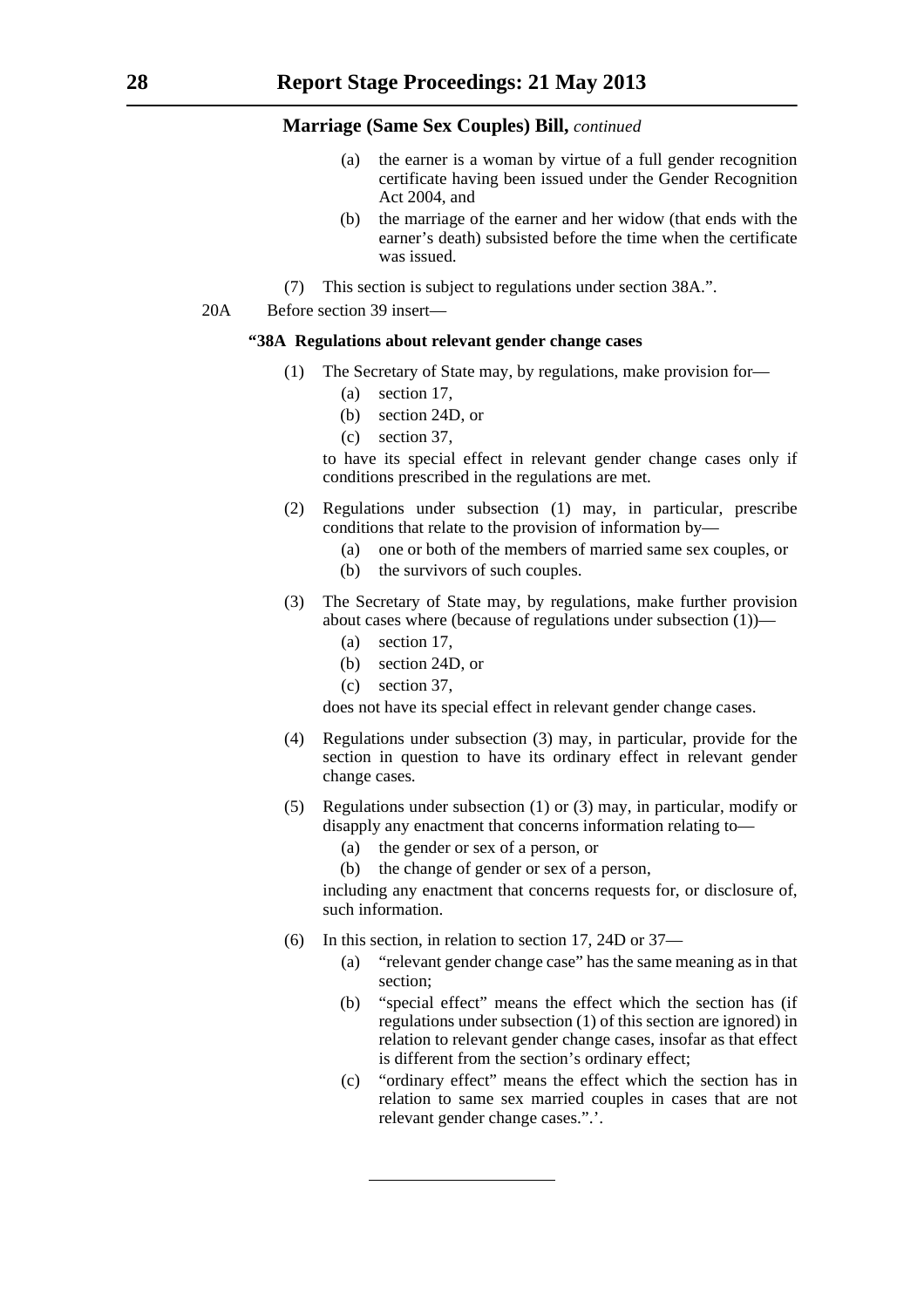Dr Julian Huppert

*Not called* **13**

*Not called* **14**

*Not called* **18**

Schedule **5**, page **36**, leave out lines 10 to 37 and insert—

'Section 4 (successful applications): for subsections (2) and (3) substitute—

"(2) The certificate is to be a full gender recognition certificate if—

- (a) the applicant is not a civil partner and does not request an interim gender recognition certificate,
- (b) or the applicant is a civil partner who does not request an interim gender recognition certificate and the Panel has deceided to issue a full gender recognition certificate to the other party to the civil partnership.
- (3) The certificate is to be an interim gender recognition certificate if either—
	- (a) the applicant is a party to a protected civil partnership and the other party to the civil partnership has not made an application under section  $1(1)$ .
	- (b) the applicant is a party to a protected civil partnership and the Panel had decided not to issue a full gender recognition certificate to the other party to the civil partnership,
	- (c) or the applicants is party to a protected marriage, requests an interim gender recognition certificate and the application includes a statutory declaration of consent from the applicant's spouse.
- (3A) If a gender recognition panel issues a full gender recognition certificate under this section to an applicant who is a party to a marriage or civil partnership, the panel must give the applicant's spouse notice of the issue of the certificate.".'.

#### Dr Julian Huppert

Schedule **5**, page **39**, line **39**, leave out '(by virtue of section  $4(2)(b)$  or  $(4A)$ '.

Hugh Bayley Caroline Lucas Kelvin Hopkins Jeremy Corbyn John Cryer Dr Julian Huppert

Schedule **5**, page **40**, line **18**, at end insert—

*'One-off compensation payment to couples whose marriages were annulled to permit a person to obtain a gender recognition certificate*

9A Schedule 4 (Effect on Marriage): at beginning insert—

- "(1) This section applies to a formerly married couple whose marriage was annulled in order to permit one or both partners to that marriage to obtain a full gender recognition certificate, provided that—
	- (a) the marriage was annulled following the coming into force of the Gender Recognition Act 2004, and
	- (b) the formerly married couple either—
		- (i) formed a civil partnership with each other within six months of the annulment of their marriage, and continue to maintain their civil partnership, or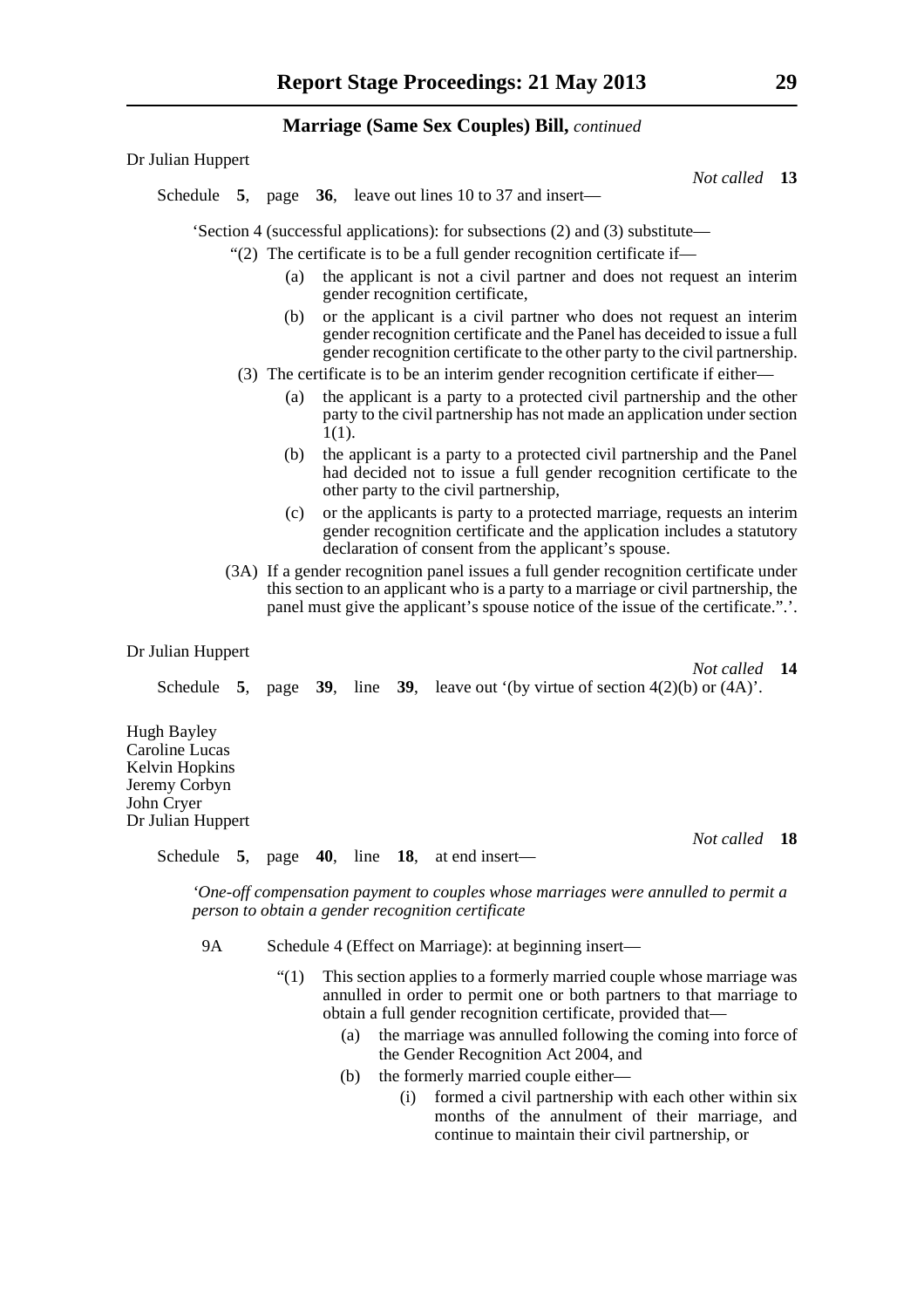- (ii) have continued to live together as a couple in the same household since the annulment of their marriage.
- (2) The couple shall be compensated from public funds to the amount of  $\pounds1,000$  by way of apology for the distress and costs incurred as a result of the annulment of their marriage.".'.

Hugh Bayley Caroline Lucas Mr Andrew Mitchell Dr Julian Huppert Jeremy Corbyn Glenda Jackson

Schedule **5**, page **40**, line **18**, at end insert—

*Not called* **22**

*'Reinstatement of marriages annulled to permit a person to obtain a gender recognition certificate*

9A Schedule 4 (Effect on Marriage): at beginning insert—

- "(1) This section applies to a formerly married couple whose marriage was annulled in order to permit one or both partners to that marriage to obtain a full gender recognition certificate, provided that—
	- (a) the couple have continued to live together in the same household since the annulment of their marriage, and
	- (b) both partners to the former marriage give notice to a registrar that they wish their marriage to be reinstated.
- (2) When notice is given under  $(1)(b)$ , the marriage shall be reinstated with effect from the date the couple give notice to have it reinstated."

## Dr Julian Huppert

*Not called* **16**

*Agreed to* **48**

Schedule **5**, page **40**, leave out lines 30 and 31 and insert—

- '(a) the registration of qualifying marriages,
- (b) the registration of qualifying civil partnerships,
- (c) the issue of replacement marriage certificates displaying the new details of the parties to the marriage but maintaining the original date,
- (d) the issue of replacement birth certificates where the application is shown on the certificate, with the consent of the other parent named and—
	- (i) where the child has reached 16 years of age, the consent of the child to whom the birth certificate relates,
	- (ii) where the child has not yet reached the age of 16 years, the consent of the other parent named on the birth certificate, where present.'.

Secretary Maria Miller

Schedule **6**, page **45**, line **31**, at end insert—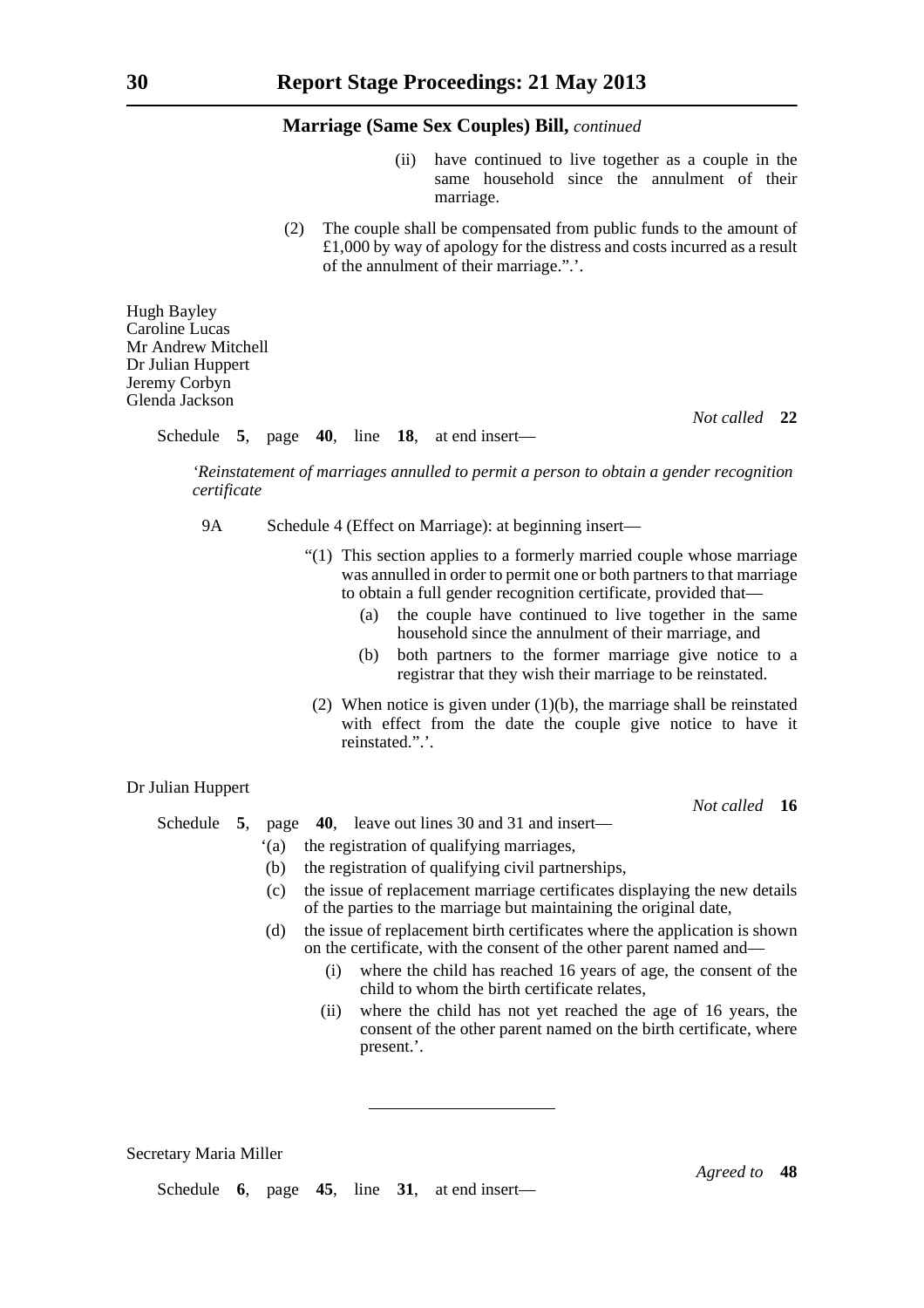- '(2) In the case of an Order in Council containing provision which would (if contained in an Act of the Scottish Parliament) be within the legislative competence of that Parliament, no recommendation is to be made to Her Majesty under this paragraph unless the Scottish Ministers have been consulted.
- (3) In the case of an Order in Council containing provision which would (if contained in an Act of the Northern Ireland Assembly) be within the legislative competence of that Assembly, no recommendation is to be made to Her Majesty under this paragraph unless the Department of Finance and Personnel has been consulted.'.

Dr Julian Huppert

*Not called* **12**

*Not called* **50**

Schedule **7**, page **50**, line **37**, at end insert— '24A Section 12 (grounds on which a marriage is voidable): omit paragraph  $(h)$ .'.

#### Mr David Burrowes

Schedule **7**, page **52**, line **26**, at end add—

*'Public Order Act 1986 (c. 64)*

- 42 (1) The Public Order Act 1986 is amended as follows.
	- (2) For Section 29JA (protection of freedom of expression (sexual orientation)) substitute—

 "Section 29JA (protection of freedom of expression (sexual orientation))

 In this part, for the avoidance of doubt, the discussion or criticism of sexual conduct or practicies or the urging of persons to refrain from or modify such conduct or practices or the discussion or criticism of same-sex marriage shall not be taken of itself to be threatening or intend to stir up hatred.".'.

## Simon Hughes

Title, line **1**, after 'the' insert 'civil'.

#### Simon Hughes

Title, line **3**, after 'to' insert 'civil'.

# Simon Hughes

Title, line **3**, after 'the' insert 'civil'.

*Not selected* **61**

*Not selected* **62**

*Not selected* **63**